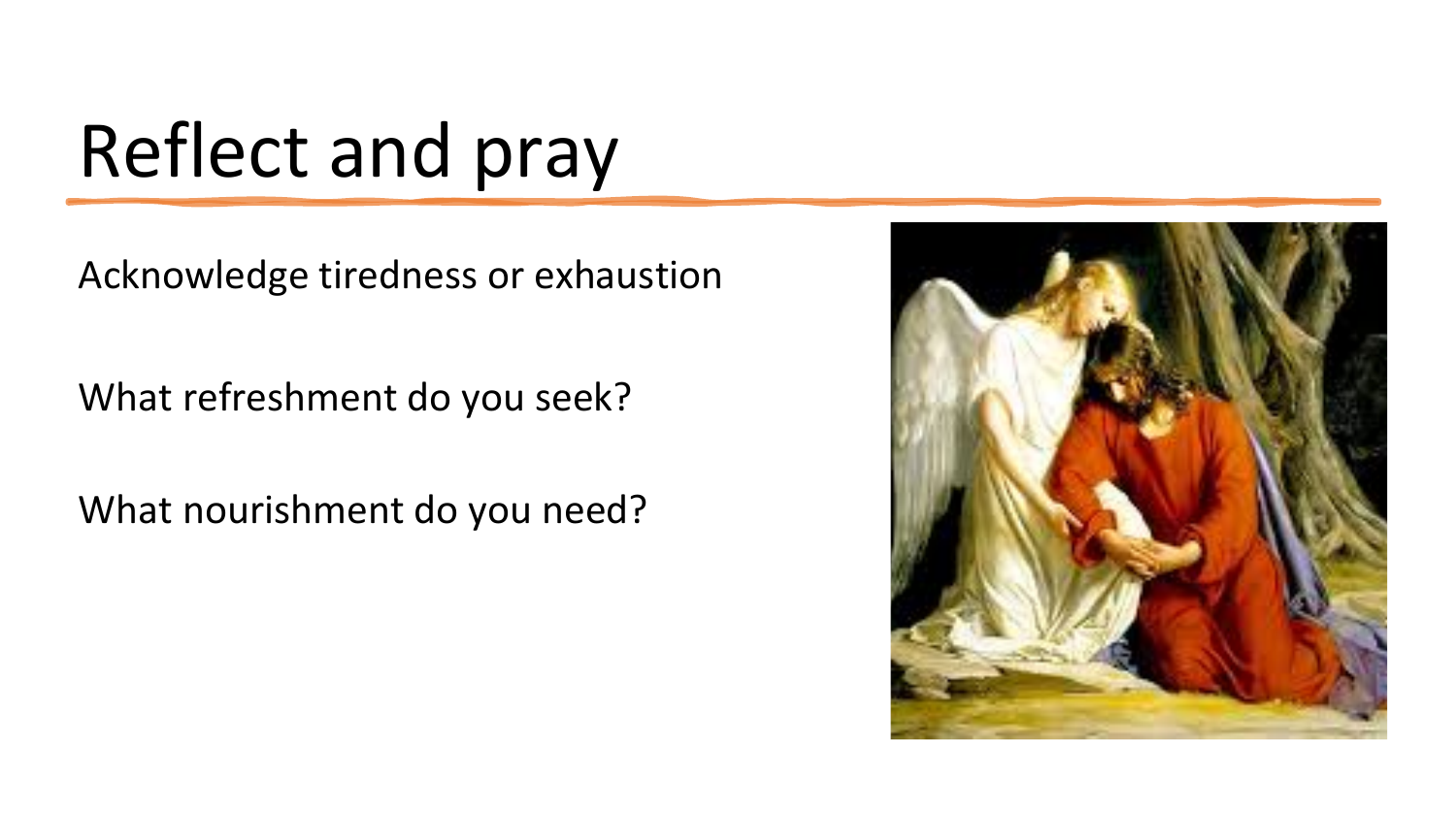### Reflect and Pray



#### *What are you doing here?*

Are you being called to a new way of being; to embrace possibilities; set out on a different course; take courage and act in a new way?

Is there something to *'Go Back'* and be reconciled with?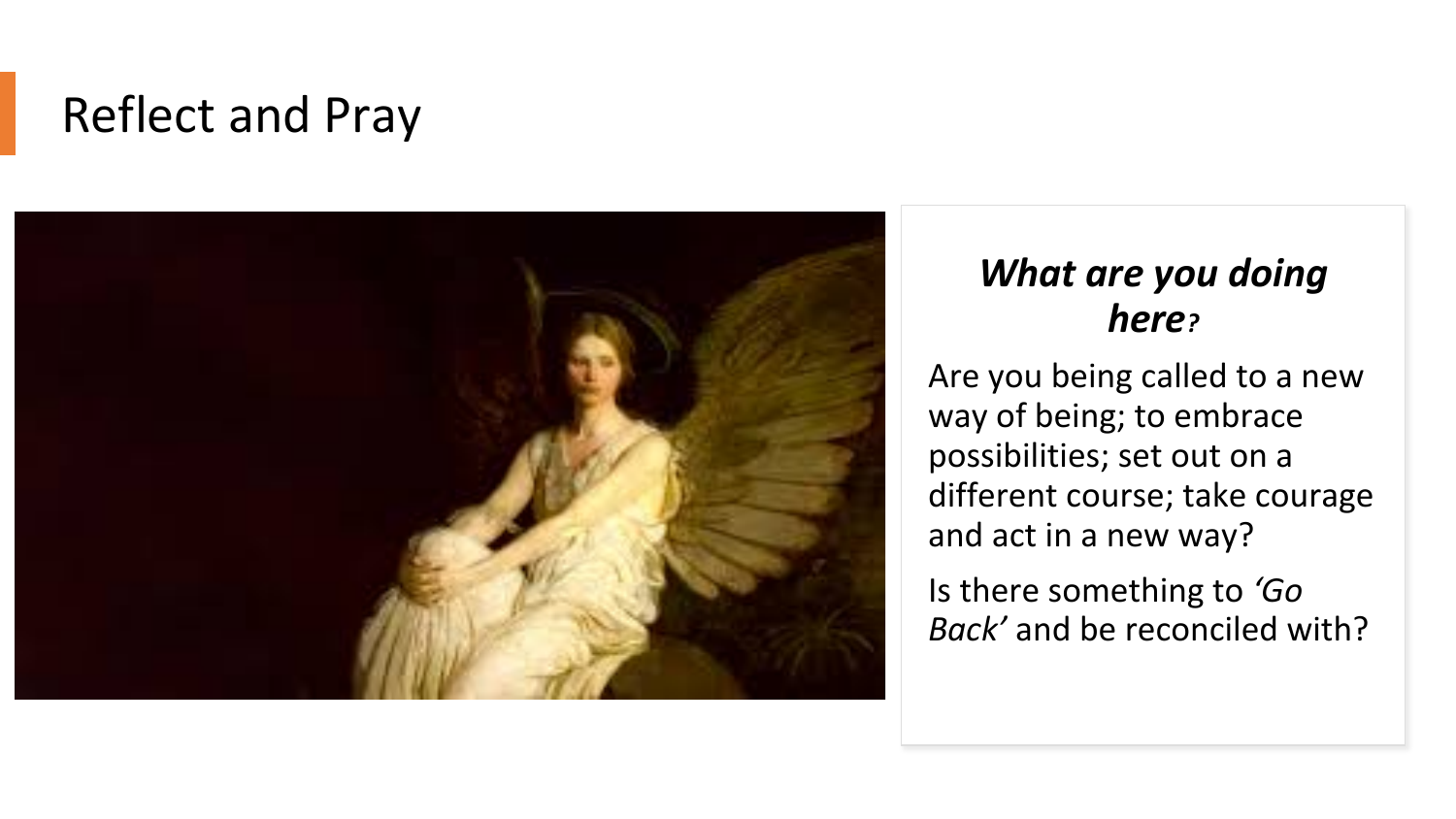

# Reflect and Pray

Is there a challenge you need to face?

Are you afraid? What help do you need?

Be honest with God who knows what you need before you ask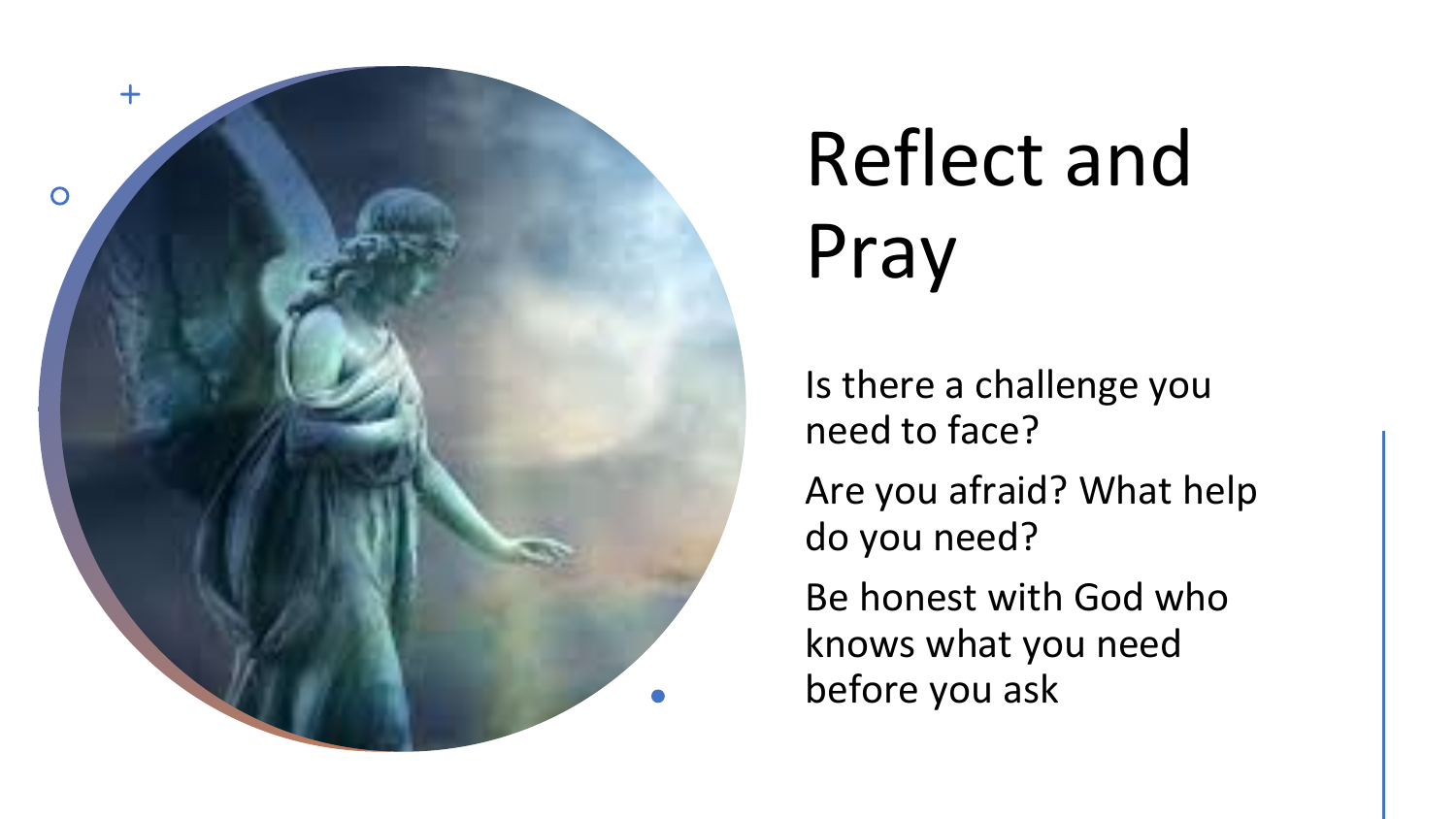## Reflect and Pray

Give thanks for those who encourage us and have encouraged us in the past.

Is there someone you need to encourage?

For what do you need courage?